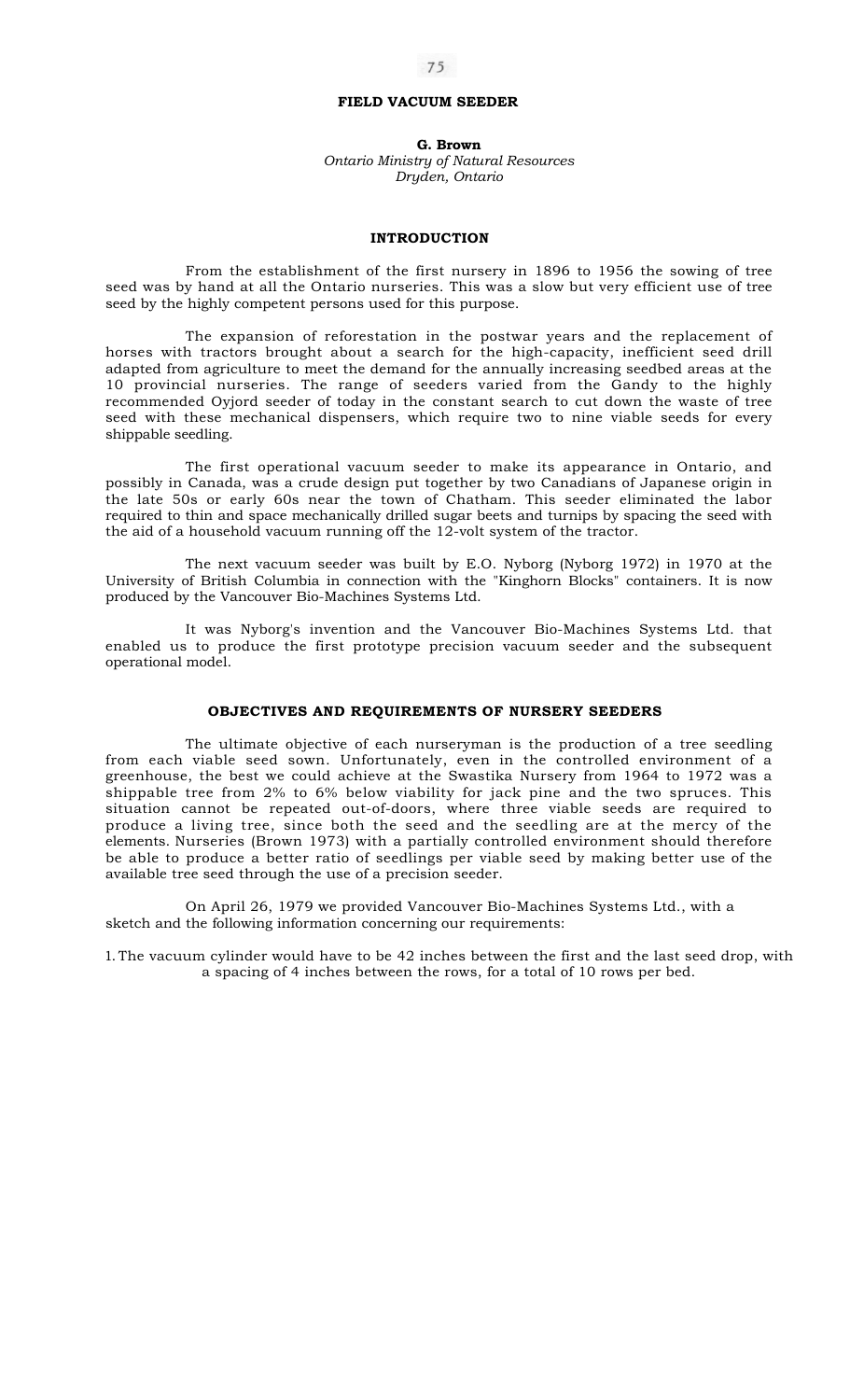- 2. The linear drop would have to be 1.5 inches between seed to give us 20 seeds per square foot and, it was hoped, 18 shippable trees (Armson and Sedreika 1979).
	- 3. The seeder would have to be preceded by a soil packing drum and the seeder would have to be supported on low-pressure tires because we sow our soil on raised beds.
- 4. The seeder would have to be enclosed to protect both the seed and the vacuum cylinder from dust.
- 5. The seed drop from the vacuum cylinder to the soil surface would have to be 1 inch, with a drill depth of 0.25 inch for a total of 1.25 inches.

# **THE PROTOTYPE**

The seeder we received was an adaptation of the Vancouver Bio-Machines head attached to a carrying frame that resembled the Oyjord seeder.

The machine was P.T.O. driven for both the vacuum pump and the compressor. After a few modifications to these items, we tested and demonstrated the seeder at our Dryden Nursery from June to September 1979 and compared its performance against the Oyjord and the Dryden hybrid.

Some of our findings and observations were as follows:

- 1. The seeding device would deposit a single seed 98% of the time, as stated by the manufacturer.
- 2. The depth of the drills could not be maintained at the desired 0.25 inch due to their independent suspension.
- 3. The drills would pick up any wood fiber in our high-organic soil and drag it and the seed along with it, as indicated by the clumping of the germinants.
- 4. Due to the 42-inch height of the seed drop, much of the seed would bounce right out of the drill grooves subsequently welded to the packing drum instead of 0.25-inch drills on our first trial.
- 5. During the second trials, we decided to mulch our seed with
	- (a) nursery soil,
	- (b) peat, and
	- (c) beach sand, to control the seed covering more precisely. Beach sand proved to be the most stable covering, with nursery soil next, and peat soil the least stable.
- 6. Finally, we sowed all of our jack pine with the vacuum seeder in the spring of 1979 for the 1982 planting season, with a 40% chance of attaining our 18 to 22 trees per square foot because of the aforementioned problems.

#### **THE PRODUCTION MODEL**

After the 1979 trials we were convinced that our objective of reducing the ratio of viable seed per shippable seedling could be met after further modifications to the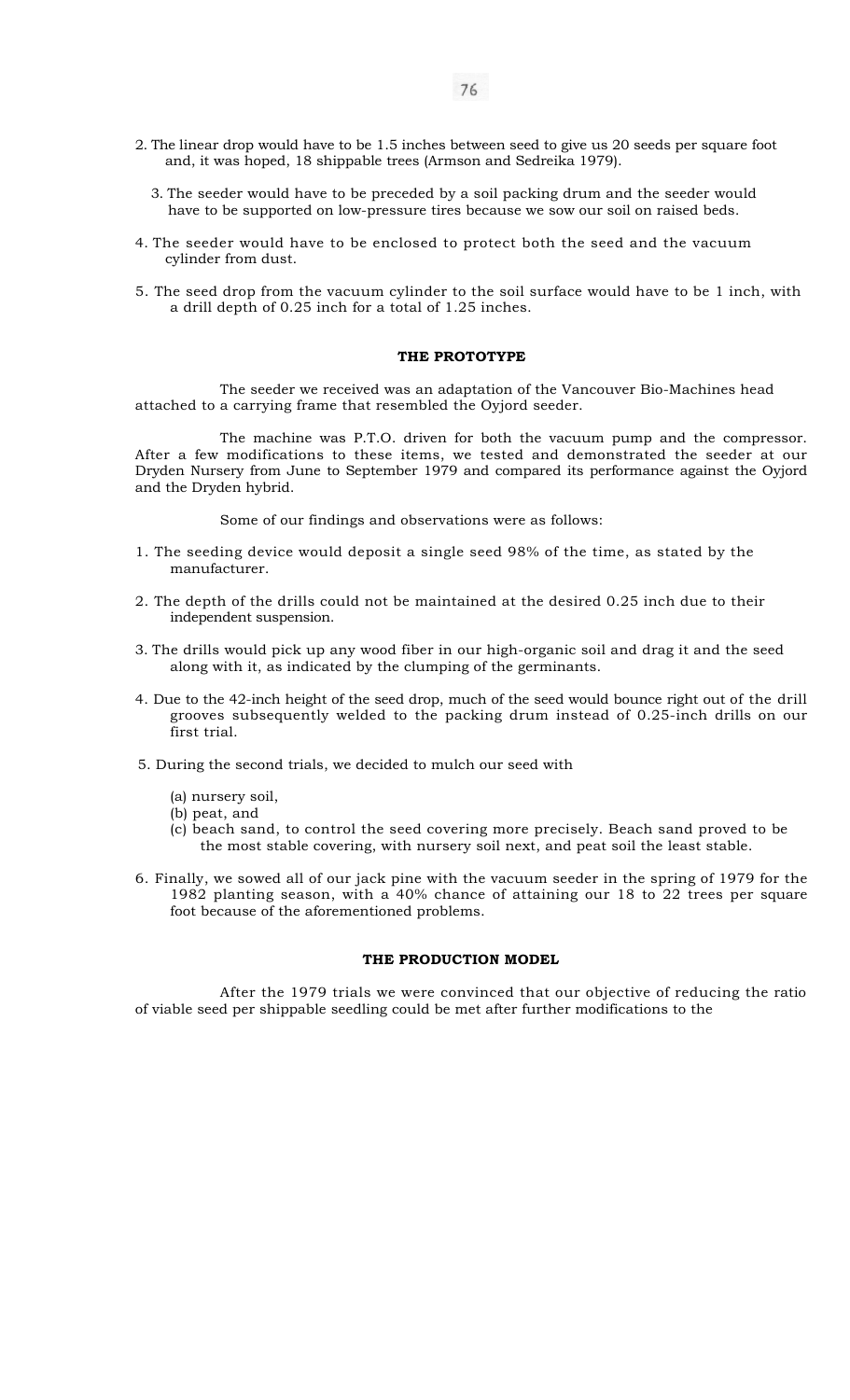seeder. We therefore decided to build the seeder to our original specifications by salvaging those parts that we could use from the prototype and manufacturing those that we required locally.

- 1. The first item of consideration was the replacement of belt and pulleys on the compressor and the vacuum with hydraulic motors.
- 2. We next built the frame to our original specifications along with the vacuum cylinder.
- 3. We decreased the lateral spacing from 4 to 2 inches, thus increasing the number of rows on the bed from 10 to 20.
- 4. We can also reduce the linear spacing between the seeds from 1.50 to 0.50 inch to adjust for viability and to allow the seedlings to support each other linearly in a solid row, since widely-spaced seeds were hammered into the ground by heavy rain drops.
- 5. The angle iron on the packer and in front of each seed drop was reduced from 1.0 to 0.75 inch for better depth control.
- 6. The seed covering would be sand to a depth of 0.25 inch or less, applied with the Swastika sander.
- 7. After sanding, the bed would be gently rolled with a smooth packer.

## **OPERATION OF THE SEEDER**

Anyone familiar with the Vancouver Bio-Machines Systems Ltd. seeder can operate the nursery seeder.

- 1. The vacuum pump has a minimum capacity of 40 c.f.m. per minute at 0 pounds of mercury and 10.8 c.f.m. at 20 pounds of mercury. We have discovered that 31.5 c.f.m. at 4.5 pounds of mercury will hold the seed on the vacuum cylinder.
- 2. The compressor has a displacement of 15.4 c.f.m. at 0 pounds and 7.4 c.f.m. at 90 p.s.i. Our requirement to operate the air brush, the seed release, and the vacuum purge systems is 11 c.f.m. at 20 p.s.i.
- 3. The sequence of operations consists of (a) the vacuum-operated seed pickup, (b) a compressor-operated air brush to limit the pickup to a single seed, (c) a compressed-air seed drop, and (d) the compressed-air vacuum hole purge or cleaner.

## **CONCLUSIONS**

We have tested the production model of the precision seeder and are satisfied that it will help us attain our original objectives at least in part by:

1. reducing the tree seed required to grow a shippable seedling,

2. adjusting the linear seed drop to compensate for seed viability, thus enabling us to produce close to the desired density of 18 to 22 trees per square foot,

3. eliminating the thinning and spacing of seedling stock, and